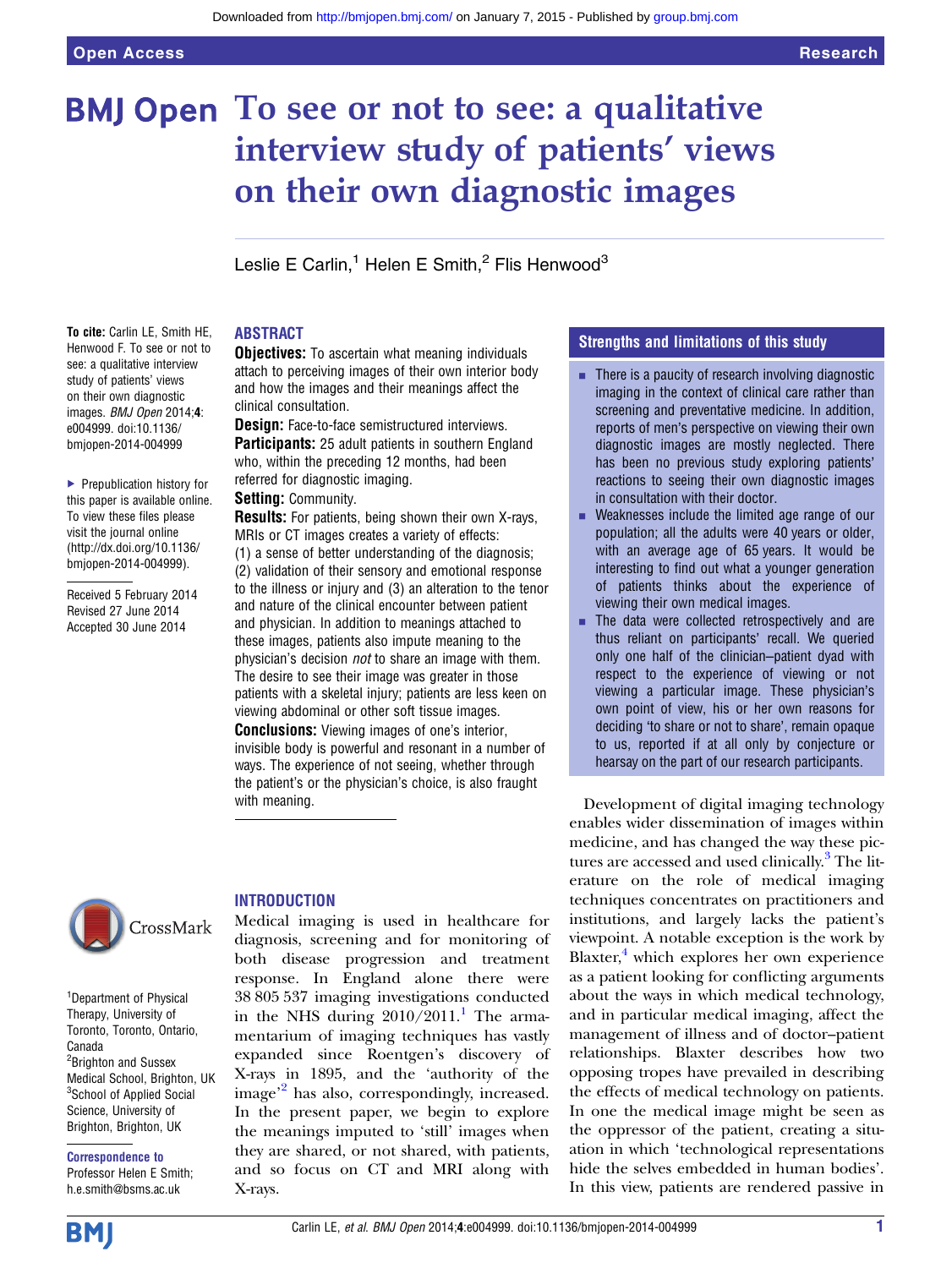<span id="page-1-0"></span>the face of a technology understood only by the experts; in their turn, medical experts' attitudes toward the preeminence and efficacy of technology is reinforced by their patients' submissiveness to the authority of that technology.

An alternate perspective, propounded by Mol<sup>[5](#page-6-0)</sup> and others, argues that rather than being alienated by hightech medical procedures, patients, as well as practitioners, enlist their outputs both to manage their perceptions of themselves and their ailments, and to influence their treatment. Taking this vantage point, the body is not subdued by the image, nor is the patient rendered invisible by it, but rather the body is 'multiplied' to include 'the image as well as the reality'.<sup>[4](#page-6-0)</sup> Although other works exploring patients and their static images are largely absent, $6$  there has been an interesting thread in the medical anthropology and medical sociology literature exploring the role of women's experiences of particular screening and preventative medicine procedures: screening mammography, $\frac{7}{7}$  antenatal fetal ultra-sound<sup>8–[11](#page-6-0)</sup> and bone densitometry.<sup>12–15</sup> Unfortunately, this research has not extended into the context of general clinical care, and has neglected the perspectives of men.

In a previous project, we queried general practitioners (GPs) and consultant radiologists about the impact of sharing medical images with patients during

consultations, and about the role of Picture Archiving and Communications technology on the dissemination of diagnostic radiographic images beyond the hospital and into the arena of primary care. $3$  In this study, we shift the focus to the 'third leg' of the radiologist– clinician–patient tripod: the patient. Two central questions are addressed: (1) What meanings do individuals attach to perceiving images of their own interior body? and (2) How do the images, and their meanings, affect the clinical consultation?

#### **METHODS**

#### Participants and sampling

Twenty-five patients from nine general practices in the south-east of England participated in this study (table 1). A convenience sampling strategy was used, participants were recruited by 11 GPs who during the consultation enquired of the patients' willingness to participate in a semistructured interview concerning their experiences of a recent referral from general practice for diagnostic imaging (X-ray, CT or MRI). We focused on these modalities as they produce a static image that is viewed separately, as opposed to the dynamic procedure of ultrasonography (cf. ref. 6). The study inclusion criteria were adult, fluent speaker of English, competent to

| <b>Study ID</b> | Age at<br>interview (years) | Reason given by patient for imaging referral                                | <b>Patient saw</b><br>focal image | Has seen other<br>medical images |
|-----------------|-----------------------------|-----------------------------------------------------------------------------|-----------------------------------|----------------------------------|
| F1              | 59                          | Abdomen and chest X-rays (diverticulitis)                                   | <b>No</b>                         | Yes                              |
| F <sub>2</sub>  | 81                          | Swollen knee X-ray                                                          | <b>No</b>                         | Yes                              |
| F <sub>3</sub>  | 49                          | Broken thumb X-ray                                                          | Yes                               | Yes                              |
| M <sub>4</sub>  | 83                          | Swollen ankle X-ray                                                         | <b>No</b>                         | <b>No</b>                        |
| F <sub>5</sub>  | 44                          | Head and neck MRI                                                           | Yes                               | Yes                              |
| F <sub>6</sub>  | 46                          | Hip X-ray                                                                   | Yes                               | Yes                              |
| M <sub>7</sub>  | 62                          | Chest X-ray                                                                 | <b>No</b>                         | Yes                              |
| M <sub>8</sub>  | 76                          | Hip X-ray                                                                   | Yes                               | Yes                              |
| F <sub>9</sub>  | 49                          | Chest X-ray (possible metastasis)                                           | Yes                               | Yes                              |
| F <sub>10</sub> | 72                          | Chest/lung X-ray and CT fragility fracture leg,<br>collarbone, X-ray and CT | Yes                               | Yes                              |
| F <sub>11</sub> | 55                          | <b>MRI</b>                                                                  | Yes                               | Yes                              |
| F <sub>12</sub> | 71                          | Spine; X-ray                                                                | <b>No</b>                         | Yes                              |
| F <sub>13</sub> | 41                          | Back; X-ray and MRI                                                         | Yes                               | Yes                              |
| M14             | 49                          | Chest X-ray                                                                 | Yes                               | Yes                              |
| F <sub>15</sub> | 74                          | Back and torso X-ray                                                        | <b>No</b>                         | Yes                              |
| M <sub>16</sub> | 53                          | Neck and shoulders; X-ray                                                   | <b>No</b>                         | Yes                              |
| M17             | 83                          | Spine; X-ray                                                                | Yes                               | Yes                              |
| M <sub>18</sub> | 86                          | Chest X-ray, MRI                                                            | <b>No</b>                         | Yes                              |
| F <sub>19</sub> | 65                          | Mammogram                                                                   | Yes                               | Yes                              |
| F <sub>20</sub> | 48                          | Neck X-ray                                                                  | Yes                               | Yes                              |
| M <sub>21</sub> | 74                          | Hip X-ray                                                                   | <b>No</b>                         | Yes                              |
| F <sub>22</sub> | 84                          | Chest and foot X-ray                                                        | <b>No</b>                         | Yes                              |
| F <sub>23</sub> | 78                          | chest X-ray                                                                 | Yes                               | Yes                              |
| M24             | 72                          | Hip and spine X-ray and MRI                                                 | Yes                               | Yes                              |
| F <sub>25</sub> | 75                          | Arm X-ray                                                                   | <b>No</b>                         | <b>No</b>                        |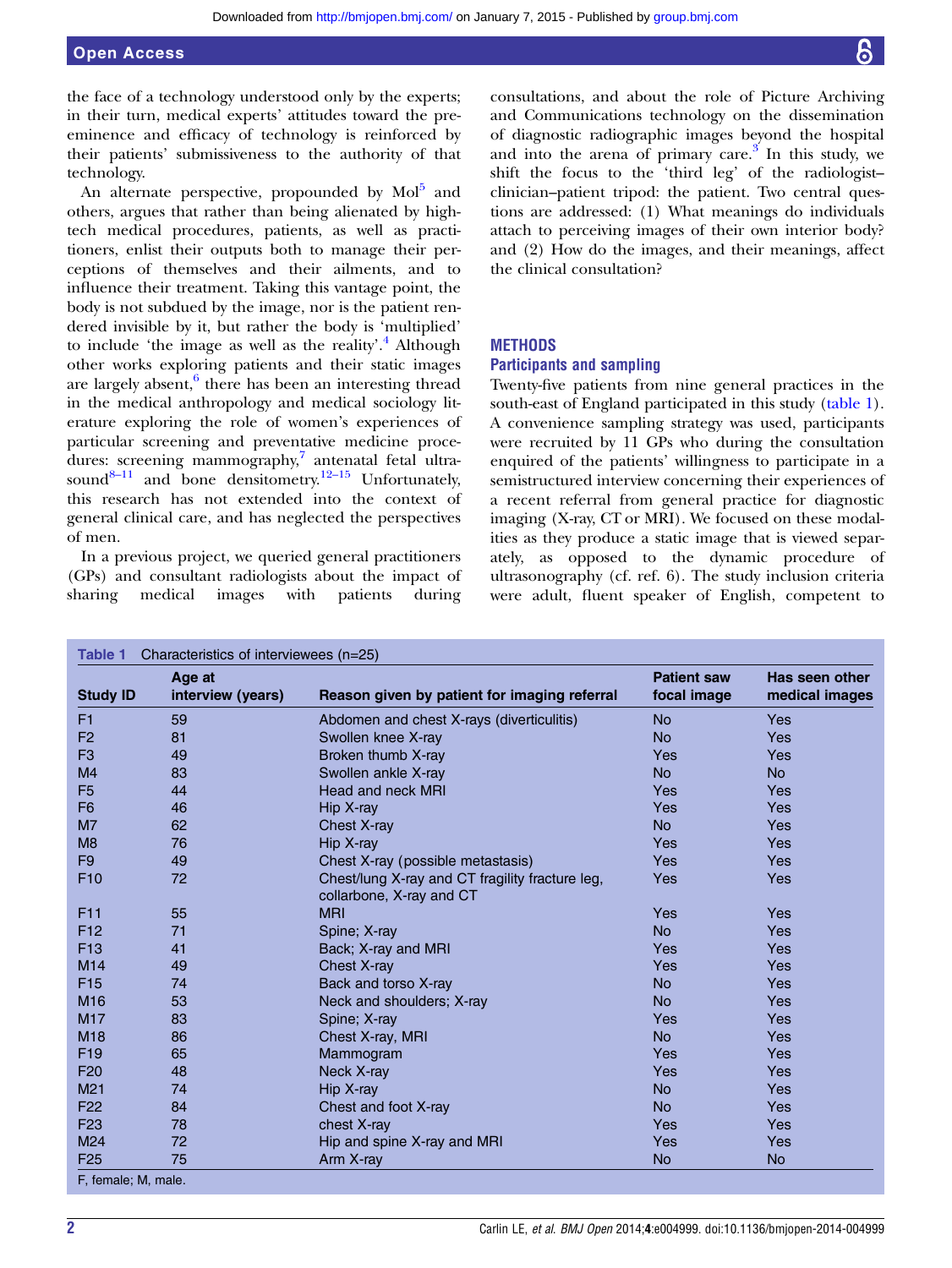consent and had been referred to an outpatient imaging department within the past 12 months.

#### Interview procedure

Written consent was gained prior to beginning the interview, which was audio-recorded and professionally transcribed. All interviews were conducted by LEC, an anthropologist by training. Topics included patients' experiences of undergoing an imaging procedure, their attitudes toward the viewing or not viewing the resulting images, and their beliefs and opinions concerning the place of such images in a clinical consultation. Descriptive (interview setting, participant behaviours) and reflective field notes were made during the interview process.

#### Analysis

Data were analysed following a qualitative descriptive method.[16](#page-6-0) All transcripts were read and coded by two researchers (LEC and HES), manually by both researchers, and using a computer-assisted qualitative data analysis program (NVivo) by one researcher (LEC). Data were coded 'freehand' by creating as many new free nodes as seemed necessary, and then 'rolling up' nodes into hierarchies or trees. The freehand and the electronically assisted coding produced very similar results.

### RESULTS

Twenty-five of 47 patients who expressed initial willingness to participate were interviewed; two potential participants changed their minds and the remainder were uncontactable, ineligible or unavailable within the time frame of the project. Participants ranged from 41 to 86 years (mean age 65 years); nine (36%) were men. At the request of the ethics committee we did not count or collect information about the participants who declined the GPs invitation to participate. Most of the interviews were conducted in the participant's own home, but three individuals wished to be interviewed on university premises. Interviews ranged from 13 to 52 min, with a mean of 28 min.

Although the patients were recruited on the basis of having undergone a recent diagnostic imaging procedure, sometimes other experiences of imaging also formed part of the discussion, for example earlier imaging experiences of themselves or others. Of the 25 participants, 14 (56%) reported having been shown the image that rendered them eligible for this study, and 23 (92%) spoke of how on some other occasion they had viewed images of themselves or of relatives (children, parents, spouses) [\(table 1\)](#page-1-0). In the results, to preserve anonymity, we use a convention of numbering participants, prefixed with 'M' to indicate a male and 'F' a female participant.

#### What the images mean to patients

Patients' opinions, wishes and thoughts on images 'being shared with' varied, as did the meanings they took away from the experience—or the lack of the experience—of viewing their own interior. The themes that emerged from our coding formed three identifiable but interwoven strands, namely that being shown images (1) enhances understanding of the problem, (2) affects the emotional impact of diagnosis and (3) changes the nature of the interaction with the physician during consultation.

First, the patients who viewed their own images reported that doing so enhanced their understanding of their ailments. Seeing the image informed; it served as a visual aid in a basic pedagogical sense. In addition (one thread) the image also validated sensation—'that's why it hurts like it does' (participant F13). In either case, the result of seeing the image produced or enlarged knowledge by the patient of her own corpus, it linked body to mind; several respondents commented that pain seemed easier to manage once they had seen its source 'for themselves'. F13 continues:

I think it was easy because then when he [physician] was talking about it and he could actually kind of point and see, so when someone is saying about the bottom disc missing from your spine you've got a vague idea of kind of where that is, but when you can actually look at it and he's pointing and showing you the different bits, and I think it actually helps you understand, it's not just some kind of airy fairy thing, it's actually there in front of you, and you can see it, and I think that's got to be a good thing.

F3 concurred, saying '…if I had any fractures in the future I would want to see the fracture because I think it helps you understand the pain, if that makes sense…He [the consultant] wasn't hugely informative but I think the x-ray picture said it all.' In some cases, the expectation of knowledge emanating from the image was very high indeed, and possibly unrealistic in its reach: '…If I was able to see the x-ray I might have been able to see something that, you know, where the pain is, and say to the doctor "Well that's where I'm getting this pain, that area there." And they might be able to either explode that image up and see if there is anything in that actual area'. (M16)

In a second theme, viewing the image had an emotional impact, generally one of reassurance, and not necessarily reliant on greater comprehension of the medical facts of the case. For instance M8 described viewing an image of his lungs: "I think this a modern sort of thing isn't it now? Where patients get to see X-rays. Good thing for settling you down and making you feel calmer I think, and being aware that there's nothing wrong. I mean most people haven't got any medical knowledge at all have they, to be quite honest. So they could have been sideways, upside down, I wouldn't have known the difference." Participants often spoke of the importance of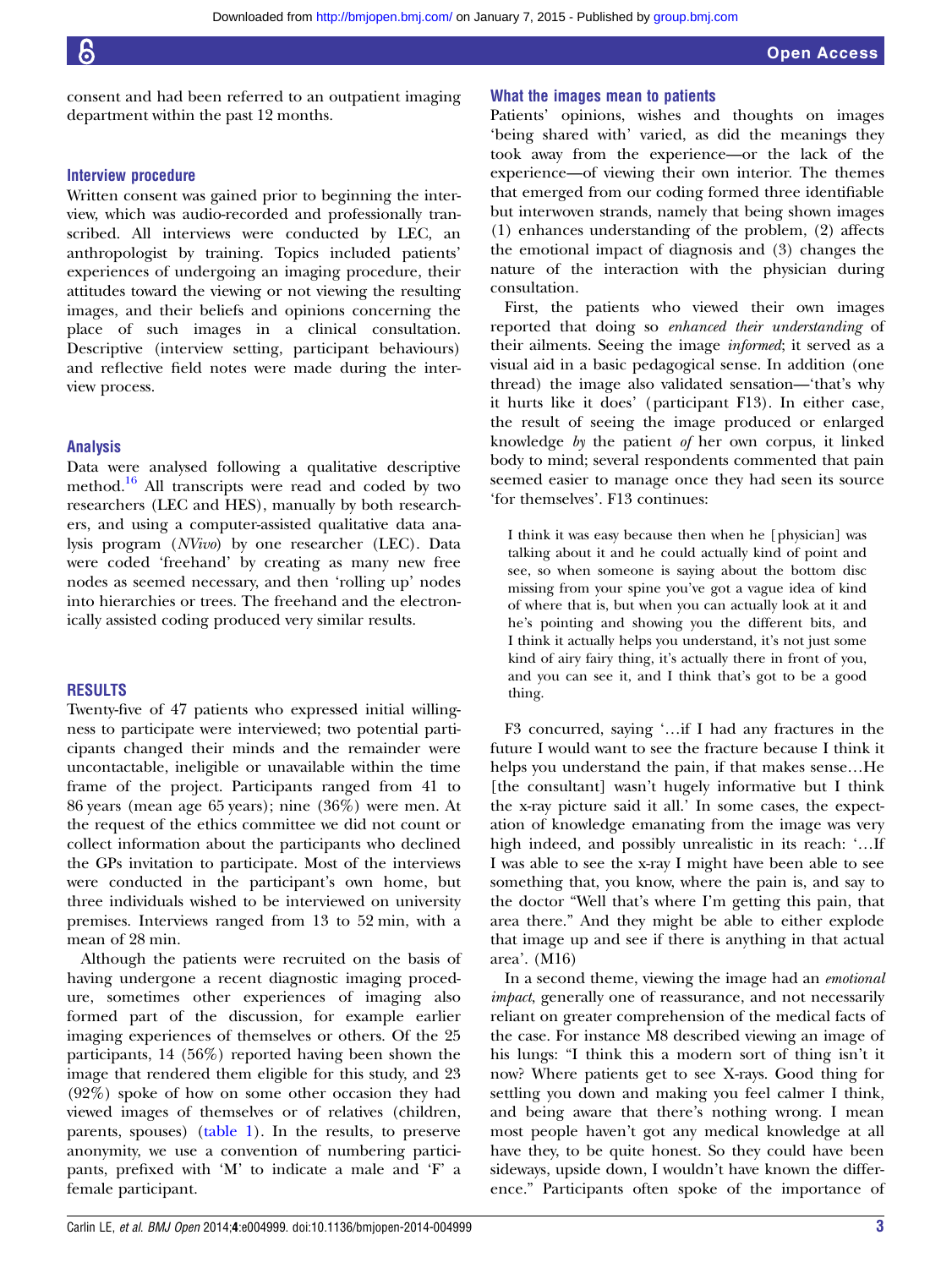having trust or faith in the physician, whether GP or specialist, as being more important than seeing the image on which the doctor based his or her diagnosis or treatment recommendation: "I've got faith in them, that their expertise is better than me looking at their pictures" (M8). Nonetheless, seeing the image for oneself offered reassurance for some participants. F23, commenting on a recent spinal X-ray, remarked: "I was relieved that I could see definitely having had it pointed out to me, what was wrong, and it wasn't anything that I could have avoided myself, that it was just the bones had come together, trapped the nerves, that was it, and I could see for myself what had happened." Other participants, however, felt added anxiety, as opposed to reassurance, about seeing an image that could convey bad news; for instance, a participant being investigated for possible lung cancer, F9, commented, "I think it's a very grey area to want to see the X-ray if you don't know what you are looking for …" M21 expressed a quite certain opposition to viewing his hip X-ray: "… no, I don't think so, no, no, I don't want to look at it, I don't think so. I mean I don't want to see it to be honest … If it's bad I don't want to see it, you know, I can feel that it's not good, I know it's not good so I'll take that as evidence."

Finally, the third thematic strand in our analysis focuses on the impact of shared viewing of the medical image as changing the nature of the consultation with the physician. Again, this theme comprises multiple threads. In one, we elucidate the manner in which the physical presence of the image serves as a focal point for both doctor and patient, changing the consultation dynamic. An example: F6, discussing her hip and lower spine X-ray, enthused, "but to actually see it as a patient I think is invaluable really, I think it would be marvellous, and also in terms of mediating the relationship with your doctor because we're talking about a third thing, rather than it being … face to face …" This patient, an articulate woman familiar with medical argot and medical practitioners, finds comfort in having the image serve as a point of common interest, rather than she, as the patient, being the sole focus of the medical gaze. For other participants, the image almost becomes a third 'actor', more than a 'thing', within the room, exemplified by several quotes beginning "The X-ray says"; for instance, "[T]he X-ray says arthritis" (M24). The image, however, may attract the attention of the physician at the expense of the attention paid to the actual patient in the room, or, as in the case of participant M24, give the impression that the physician's opinion is at odds with the diagnosis 'made' by the image: "I could tell he didn't quite agree with this X-ray. But he didn't say that. They don't say, 'I don't agree with it."

The very decision made by the physician as to whether to show the image to the patient affects the way the patient understands the relationship between themselves and the doctor. Respondents with whom the doctor had deliberately shared an image felt more part of the

consultation, and sometimes of the treatment decisions. They also felt more respected and valued by their doctor, both because to share the image took more time than not to, and because the expectation of interest, even without comprehension, in the anatomical facts suggested that the doctor had a high opinion of the patient as a person. The act or fact of sharing implied respect and concern "…because you feel they've taken the time to show you. You feel they care a lot" (M24). F1, suffering from an abdominal complaint, commented:

I suppose it would be- yes, very sort of empowering in a kind of way if somebody had time to say "This is the X-ray, this is the thing we found, this is where the disintegration is but this bit's all right." I think yes it would be good, but I think it would so far exceed my expectations because of the lack of time that people have that it wouldn't even come into my head to think that it might be possible.

M16 talks about his experience of seeing X-rays of his hip and shoulder, saying "I think it brings you a little bit closer to the doctor and a bit more rapport with them. That's what I just feel." However, the effect of the clinician's decision about shared viewing of an image is perhaps conveyed most clearly by the comments of participants whose doctors chose not to share with them an image which the doctor was currently scrutinising. M24, speaking of his hip and spine X-ray, said "[In]… fact I didn't ask because I don't think I'd know anything about it anyway. I wouldn't know anything on the X-ray. He could tell me, but I just felt—I didn't ask, so he wasn't going to show it." This respondent had caught a brief glimpse of the image on the doctor's monitor, which the doctor gazed at during the consultation, "It's white, it's a light, it attracts your eye." This respondent disparaged his own intelligence when trying to explain why his doctor denied him a look at the image himself: "I guess he has pressure, his other patients. And, but yes, he's very good. He would answer any questions I asked him. It's only our ignorance that we don't know what to ask…" From our interview, it is clear that this man had wit enough to ask thoughtful questions about his spinal disc problem and in response to a question about why he wanted to view the image, he replied, "I suppose it makes you feel a little bit more involved, a bit more interested, or a bit more involved in what's going on inside you, because it is your body. They would be sort of, kind of added extras. I could have come out and said, 'Do you know what, they've showed me my back'." Another respondent, F9, reported noticing a CT image of her kidneys on the monitor on her doctor's desk. "And I was sort of looking at it, and he went 'Oh, that's not for you to see' and turned the screen, the computer screen [away]." Other respondents expressed concern about the added time it would take a doctor to show and explain the image. F22 felt that she would like to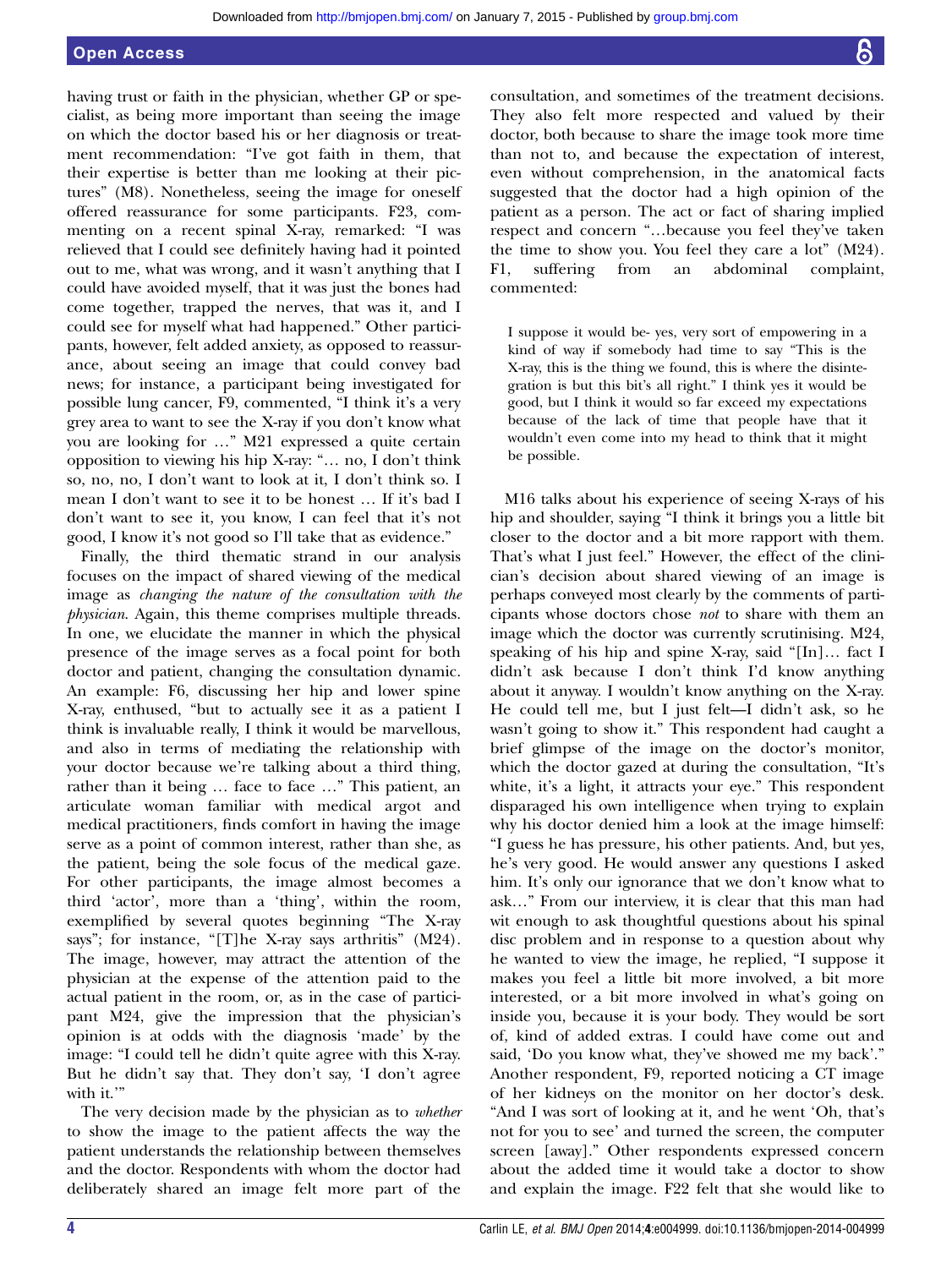view images of her foot X-ray, but commented: "It would be interesting yes, but I would think it's a time factor with lots of doctors having to stop and show people and explain everything." M24 concurred with respect to his lower back and pelvic image:

If he had shown me the X-ray and I could have been a person that wanted to know every little detail of it and it could have been five, ten minutes explaining. But he's got a pressure of a queue outside waiting to come in.

# Variation and trends in responses

Many participants (12/25) provided mixed responses about wanting to view their images, they wanted and appreciated the opportunity to view some images but not others. However, six participants were unambivalently in favour of viewing their images, while five participants did not ever wish to see them. Two participants had never seen their own images said they would have liked to have had the opportunity. No particular pattern emerged regarding preference and age or sex, but we found a trend with respect to anatomy: patients were more eager to view pictures of the skeleton, whereas soft tissue, especially abdominal organs, elicited a higher level of squeamishness and a reduced desire to view the image. F11 expressed huge enthusiasm about viewing X-rays of her spine, but added, "'I'm not saying I'd want to look at my own tummy, you know, but to look at an X-ray is brilliant"—X-ray clearly connoting 'bones' to her. On the other hand, our pilot interviewee, who was not recruited from primary care, commented that bony X-rays serve as a reminder of mortality, in contrast to, for instance, antenatal ultrasound, which this respondent characterised as being 'completely different', and 'about life'. The desire or lack of desire to see one's own image was also linked for some with the seriousness of the ailment, or the danger of planned procedure. One participant, F23, discussed her examination for two ailments, one respiratory and one spinal. She feared the effects of her spinal problem more than her respiratory complaint and thus felt a greater desire to view for herself the image of her spine: "…I wasn't worried about wheezing with my chest, I mean I know it could be serious, but I didn't think it was serious, but I was very worried about my spine because I was worried I would be like it for the rest of my life…"

Those participants who did not want to see the image felt that shared viewing the image was a waste of time, their own and that of the clinician. F20, who had undergone a neck X-ray for persistent pain, probably arthritic, felt only added frustration at viewing the image in the company of the specialist nurse-practitioner: "…no, I mean if you don't know what you're looking at then it's not really very helpful is it." She said that had it been an image of her child she would have certainly wanted to see the image. F2, aged 81, consulted her GP for a problem with her spine, and also discussed an experience getting

Carlin LE, et al. BMJ Open 2014;4:e004999. doi:10.1136/bmjopen-2014-004999

an X-ray for a foot injury. She felt that it might be 'interesting' to see the image, but went on to say

Well really you rely on the doctor don't you to advise and you just go along with that, so you're hoping that you're getting the right medication … I mean they've been through all their learning haven't they, and degrees and such like, and they know better than I do, hopefully.

F3, who felt strongly that she better understood and dealt with her pain from a fractured thumb because she had viewed the X-ray herself, also commented on the importance of trusting the doctor, who told her he was 'happy with the positioning of the fracture'. The positioning as viewed on the X-ray did not look right to F3, who said "…We were slightly confused … but you're trusting that the doctor knows what he's talking about, so that was really it, that was basically what he said…"

#### **DISCUSSION**

#### Statement of principal findings

While clinicians order diagnostic imaging with the aim of adding to their information about a patient's complaint, the images themselves and their production, do more than convey clinical data. For our research participants, adults aged 40 and above living in the south of England who had recently undergone diagnostic imaging, the static medical image occupies multiple positions: it enhances the patient's understanding of his or her complaint; it has the potential for emotional impact (positive and negative), and it affects the nature of the doctor–patient encounter. The three themes identified in the data highlight the symbolic meanings attaching to the act of viewing the images alongside the doctor: (1) greater comprehension of the illness or injury; (2) the emotional effect linked to viewing one's 'invisible body' and (3) the influence of shared viewing of the image on the social dynamic of the medical consultation.

# Strengths and weaknesses in relation to other studies, discussing important differences in results

Unlike other studies this investigation included both men and women, and took a patient-centred perspective focusing on the process of sharing images in a clinical consultation, rather than taking a medicalised, illnesscentric stance enquiring about a particular ailment or procedure. Previous research has focused on diagnostic subgroups and specific technologies (eg, older women and bone densitometry<sup>12</sup>; pregnancy and ultrasound,<sup>[17](#page-6-0)</sup> mammography<sup>[18](#page-6-0)</sup> and hysteroscopy<sup>[19](#page-6-0)</sup>). All of these studies focus on women, but Cohn<sup>[20](#page-6-0)</sup> explores neurological or psychiatric patients understanding of their brain scans. Radstake<sup>[6](#page-6-0)</sup> conducted what she calls 'endography' (ie, an inner-looking take on 'ethnography') of patients undergoing real-time imaging in a Dutch hospital. A recurrent theme in this stream of literature is a sense of patients' discomfort with the imaging and with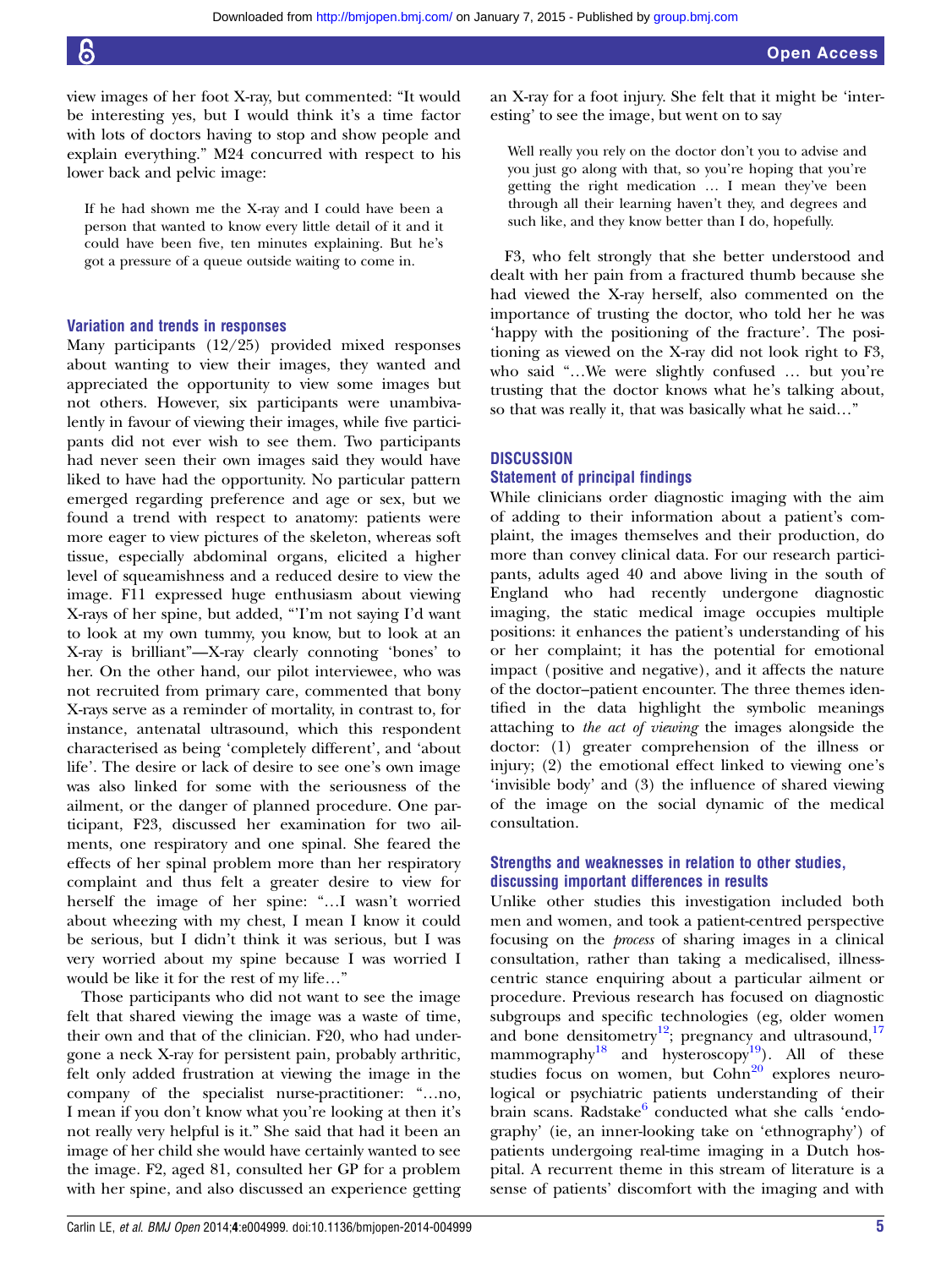# Open Access

technology more generally. Reventlow et  $al^{13-15}$  $al^{13-15}$  $al^{13-15}$  working with Danish women in their 60s, noted that the highly technological nature of the investigation created in these asymptomatic women a sense of weakness and vulnerability. Griffiths *et al*<sup>[18](#page-6-0)</sup> explored women's perspectives on breast screening and mammogram, again finding that the visualisation technology imposes on women a devaluation of their own breast and body awareness, 'separating the at-risk breast from embodied experience'. Our work, however, suggests that for some patients, in some situations, viewing their own images generates an almost opposite reaction, one of enhanced empowerment and of reassurance.

Van Dijck $^{21}$  $^{21}$  $^{21}$  writes that 'patients often blindly trust the panoptic nature of the mechanical-clinical eye'. In this study, we find otherwise; patients are neither blindly trusting nor entirely certain of the role of the image in clinical care, but are, like their doctors, finding their way through the information available to the best possible solution for them. Merleau-Ponty<sup>[22 23](#page-6-0)</sup> argues that perception is an embodied experience; that viewing images, in the case of one's self, becomes incorporated into the individual's sense of himself or herself.  $\text{Cohn}^{24}$  $\text{Cohn}^{24}$  $\text{Cohn}^{24}$  reports that patients who chose to view images from their brain scans regarded the image as validating the sensation, the experience of mental illness. Where other forms of communication such as reports and numerical data seem inaccessible, and perhaps inapplicable, the picture itself embodies and thus represents in a simple and, according to Cohn, 'autonomous' manner the mental illness and consequent suffering of that particular patient. In the present study, we have explored the role of the image in dealing with physical illness and injury.

# Meaning of the study: possible explanations and implications for clinicians and policymakers

Our own previous research suggests that physician opinion about sharing images with the patients varies, and that the reasons for the decision 'to share or not to share' range from the logistic to the philosophical.  $\text{Mol}^5$  $\text{Mol}^5$ writes that X-rays are performed 'one body at a time'; our aim in this project has been to understand the perspectives of people whose bodies, one at a time, were investigated. We have described both positive and negative attitudes of these respondents towards seeing images of the interior body. These affective responses around the viewing of images, however, are not uncomplicated or unmitigated; more cognitive considerations also come into play, including which part of the body has been imaged, the nature of the ailment and indeed the nature of the patient. Thus, we cannot reach simple conclusions or make recommendations as to whether and when sharing images with patients promote a good outcome.

#### Limitations of our study

Weaknesses include the limited age range of our population; all the adults were 40 years or older, with an average age of 65 years. It would be interesting to find out what a younger generation of patients thinks about the experience of viewing their own medical images. The data were collected retrospectively and are thus reliant on participants' recall. The number and characteristics of patients who were eligible for inclusion in this study but declined to participate are not available to us; this was a condition of the research ethics committee approval. Finally, the study was based in the UK where the availability of medical images in the clinical setting may differ from other countries. In the UK, there is ready access to medical images during consultations in secondary care health settings, but it is not normal practice for GPs, working in the community, to access their patient's images, even if the-oretically possible.<sup>[3 25](#page-6-0)</sup> In primary care, generally it is only the written report of the image that is available and accessed in the consultation; however, one of our recruiting general practices was unusual in having well established, direct access to a community-based imaging facility (digital X-ray, dual energy X-ray absorptiometry (DXA) and MRI).

#### Unanswered questions and future research

The clinical encounter takes place, usually, in a dyadic form: in the present study, we queried only one half of the dyad with respect to the experience of viewing or not viewing a particular image. These physician's own point of view, his or her own reasons for deciding 'to share or not to share', remain opaque to us, reported if at all only by conjecture or hearsay on the part of our research participants. An investigation involving both halves of the pair would be a very useful addition to the project and build on the work we have already done with radiologists and GPs about sharing images with their patients.<sup>[3](#page-6-0)</sup>

Another, almost completely unexplored component of medical imaging is the role of the technician or technologist: the individual who makes the image. Some of our participants reported significant encounters with the technician, both in terms of the experience of producing the image, and in terms of learning something of the results. Current guidelines regarding patient– technician interactions allow for leeway depending on the seniority and position of the technician. Further exploration of the technician's role regarding patient viewing of images would be of interest.

In conclusion, for some patients the possibility of shared viewing of their own diagnostic images can be powerful and resonant experience in a variety of ways, including both better understanding of pain, or other sensations associated with diagnosis, and building a stronger alliance between doctor and patient. The nature and form of our data collection preclude giving a prescribed course of action regarding the showing or not showing images to particular patients, but we can say that an open and frank discussion of the possibility of such sharing is recommended. Further, we hope our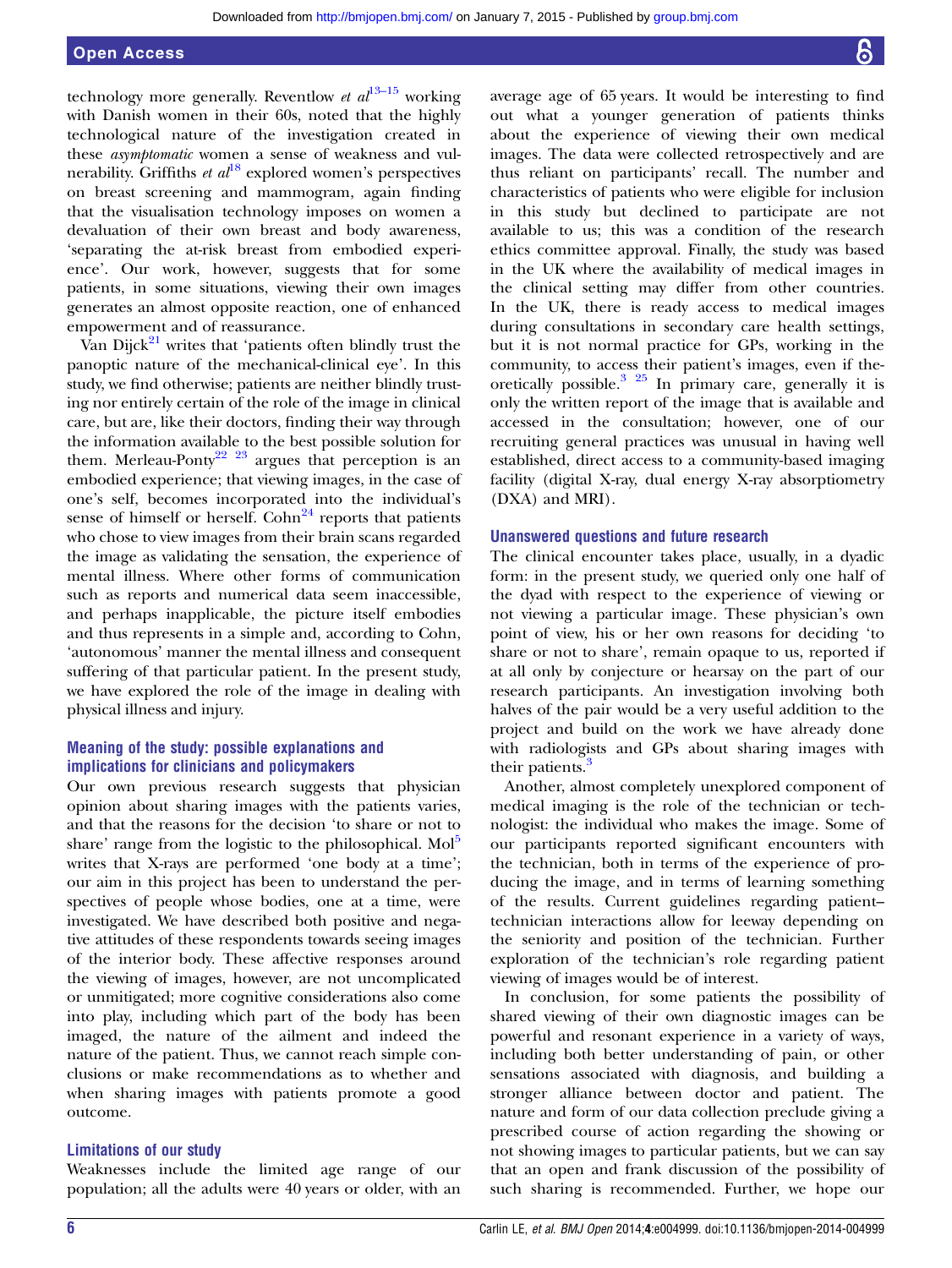<span id="page-6-0"></span>work stimulates discussion among clinicians who will be increasingly faced with the opportunity to share visual evidence of health and disease with their patients.

Contributors LEC, FH and HES developed the study idea and method. LEC conducted the interviews and drafted the paper. LEC and HES read and coded the transcripts and interpreted the data. HES and FH provided constructive feedback on all versions of the manuscript. HES is the guarantor.

Funding This research received no specific grant from any funding agency in the public, commercial or not-for-profit sectors.

#### Competing interests None.

Ethics approval Ethical approval for the study was granted by the South East Coast Research Ethics Committee (Reference number 09/H1102/105).

Provenance and peer review Not commissioned; externally peer reviewed.

Data sharing statement No additional data are available.

**Open Access** This is an Open Access article distributed in accordance with the Creative Commons Attribution Non Commercial (CC BY-NC 3.0) license, which permits others to distribute, remix, adapt, build upon this work noncommercially, and license their derivative works on different terms, provided the original work is properly cited and the use is non-commercial. See: [http://](http://creativecommons.org/licenses/by-nc/3.0/) [creativecommons.org/licenses/by-nc/3.0/](http://creativecommons.org/licenses/by-nc/3.0/)

#### **REFERENCES**

- 1. Department of Health. Imaging and radiodiagnostics [archived material for 2010–2011]. 2012. [http://www.dh.gov.uk/en/](http://www.dh.gov.uk/en/Publicationsandstatistics/Statistics/Performancedataandstatistics/HospitalActivityStatistics/DH_077487) [Publicationsandstatistics/Statistics/Performancedataandstatistics/](http://www.dh.gov.uk/en/Publicationsandstatistics/Statistics/Performancedataandstatistics/HospitalActivityStatistics/DH_077487) [HospitalActivityStatistics/DH\\_077487](http://www.dh.gov.uk/en/Publicationsandstatistics/Statistics/Performancedataandstatistics/HospitalActivityStatistics/DH_077487) (accessed 5 Apr 2013).
- 2. Edwards J, Harvey P, Wade P. Technologized images, technologized bodies (page 20). In: Edwards J, Harvey P, Wade P, eds. Technologized images, technologized bodies. New York: Berghahn Books, 2010: 1–36.
- Carlin L, Smith H, Henwood F, et al. Double vision: an exploration of radiologists' and general practitioners' views on using Picture Archiving and Communication Systems (PACS). Health Informat J 2010;16:75–86.
- 4. Blaxter M. The case of the vanishing patient? Image and experience. Sociol Health Illn 2009;31:1–17.
- 5. Mol A. Body multiple: ontology in medical practice. Durham, NC: Duke University Press, 2002.
- 6. Radstake M. Visions of illness: an endography of real-time medical imaging. Maastricht University, 2007.
- 7. Kaufert P. Screening the body: the pap smear and the mammogram. In: Lock M, Young A, Cambrosio A. eds Living and working with the

new medical technologies. Cambridge: Cambridge University Press, 2000: 165–83.

- 8. Sandelowski M. Separate, but less unequal: fetal ultrasonography and the transformation of expectant mother/fatherhood. Gender Soc 1994;8:230–45.
- 9. Sandelowski M. Channel of desire: fetal ultrasonography in two use contexts. Qual Health Res 1994;4:262–80.
- 10. Bricker L, Garcia J, Henderson J, et al. Ultrasound screening in pregnancy: a systematic review of the clinical effectiveness, cost-effectiveness and women's views. Health Technol Assess 2000;4:i–vi, 1–193.
- 11. Mitchell LM. Baby's first picture: ultrasound and the politics of fetal subjects. Toronto: University of Toronto Press, 2001.
- 12. Green E, Griffiths F, Thompson D. 'Are my bones normal doctor?' The role of technology in understanding and communicating health risks for midlife women. Sociol Res Online 2006;11:24.
- 13. Reventlow SD. Perceived risk of osteoporosis: restricted physical activities? Scand J Prim Health Care 2007;25:160–5.
- 14. Reventlow SD, Hvas L, Malterud K. Making the invisible body visible. Bone scans, osteoporosis and women's bodily experiences. Soc Sci Med 2006;62:2720–31.
- 15. Reventlow SD, Overgaard IS, Hvas L, et al. Metaphorical mediation in women's perceptions of risk related to osteoporosis: a qualitative interview study. Health Risk Soc 2008;10:103-15.
- 16. Neergaard MA, Olesen F, Andersen RS, et al. Qualitative description—the poor cousin of health research? BMC Med Res Methodol 2009;9:52.
- 17. Palmer J. Seeing and knowing: ultrasound images in the contemporary abortion debate. Feminist Theory 2009;10:173–89.
- 18. Griffiths F, Bendelow G, Green E, et al. Screening for breast cancer: medicalization, visualization and the embodied experience. Health 2010;14:653–68.
- 19. Ogden J, Heinrich M, Potter C, et al. The impact of viewing a hysteroscopy on a screen on the patient's experience: a randomised trial. BJOG 2009;116:286–93.
- 20. Cohn S. Picturing the brain inside, revealing the illness outside: a comparison of the different meanings attributed to brain scans by scientists and patients. In: Edwards J, Harvey P, Wade P, eds. Technologized images, technologized bodies. New York: Berghahn Books, 2010: 65–84.
- 21. Van Dijck J. The transparent body: a cultural analysis of medical imaging. Seattle: University of Washington Press, 2005.
- 22. Flynn B. Maurice Merleau-Ponty. The Stanford Encyclopedia of Philosophy (Fall 2008 Edition), Edward N. Zalta (ed.), The Petaphysical Research Lab, CSLI, Stanford. http://plato.stanford. edu/archives/fall2008/entries/merleu-ponty/
- 23. Merleau-Ponty M. Phenomenology of perception. London: Routledge, 2002 [1945].
- 24. Cohn S. Making objective facts from intimate relations: the case of neuroscience and its entanglements with volunteers. History Hum Sci 2008;21:86–103.
- 25. Cherryman G. Imaging in primary care. Br J Gen Pract 2006;56:563–4.